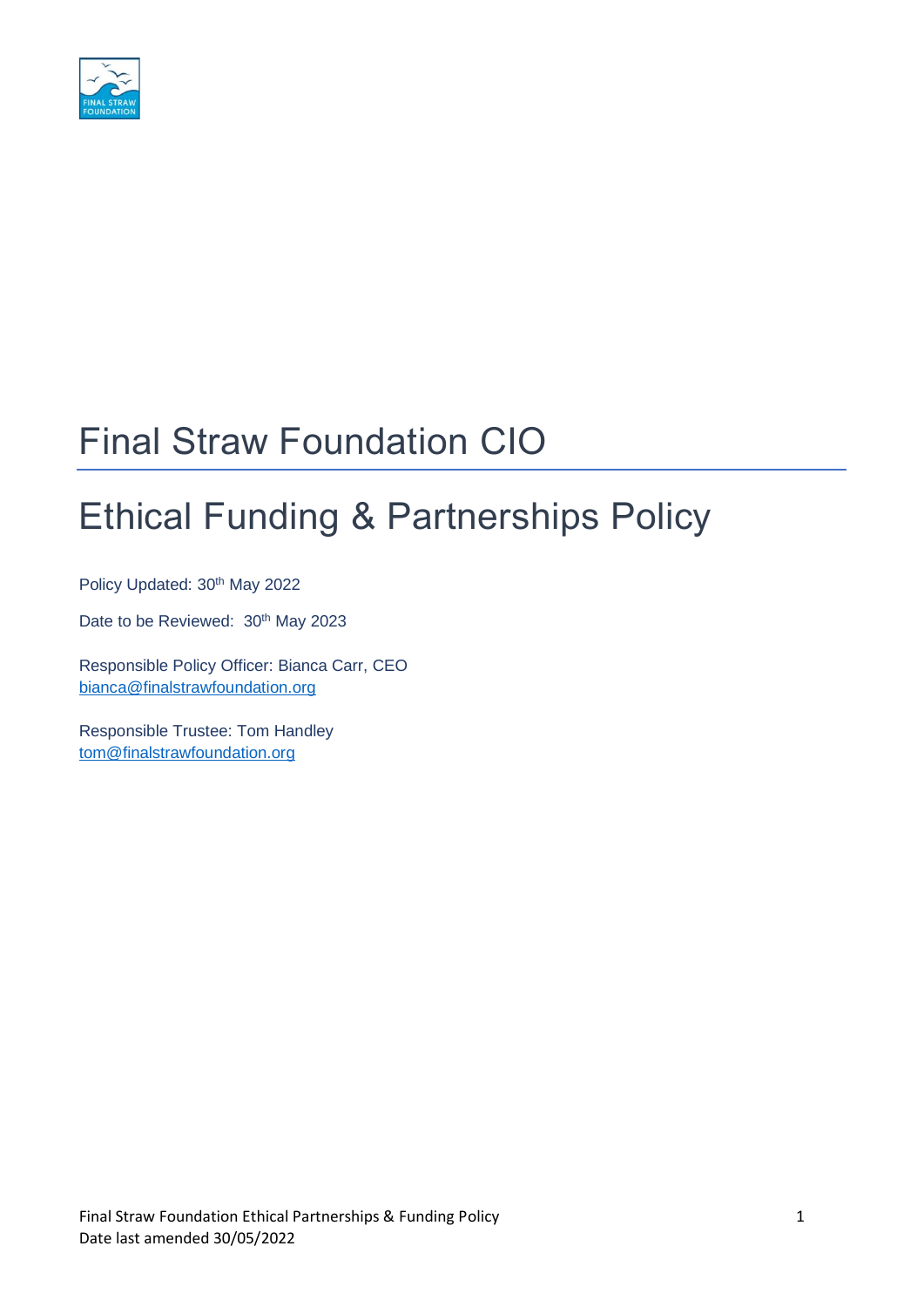

#### Introduction

The primary purpose of this policy is to guide our relationships with funding bodies including businesses, foundations and major donors. Final Straw Foundation welcomes the opportunity to engage with corporate partnerships and other funders where it helps to advance its vision. Support can be in the form of donations and grants, skills, cross-promotion or other resources.

Final Straw Foundation is registered with the [Fundraising](https://www.fundraisingregulator.org.uk/) [Regulator,](https://www.fundraisingregulator.org.uk/) helping to ensure that organisations raising money for charity from the public do so honestly, openly and properly. We reserve the right to reject support from sources that might compromise our reputation, independence and work.

#### 1. Purpose of Policy

- 1. To ensure that ethical considerations are taken into account in a consistent way when seeking or accepting financial or other support.
- 2. To ensure that Final Straw Foundation's engagement with donors is in accordance with its vision and values, its governing documents and its strategic framework.
- 3. To ensure that Final Straw Foundation adopts a consistent and transparent approach to the acceptance of donations from organisations and individuals, and to any corporate partnership or sponsorship.
- 4. To minimise the risk of any damage to Final Straw Foundation's reputation that may result from the acceptance of a donation or of any other association with a donor.
- 5. To ensure that Final Straw Foundation maintains its independence.

### 2. Guiding Principles

- 1. This policy is available to any donor or prospective donor on request.
- 2. Final Straw Foundation can accept donations from any source but reserves the right to reject a donation from a company, organisation or individual donor whose objectives or activities are clearly incompatible with the organisation's vision, values and charitable purposes as set out in its Governing Documents and which risk our reputation, independence and work.
- 3. If acceptance of a donation is likely to damage Final Straw Foundation's reputation, or reduce the chances that others will support, or weaken the organisation more than the money (or other forms of support) would strengthen it, the donation should be refused.
- 4. Where an offer of support is dependent on the fulfilment of certain conditions that are not acceptable to Final Straw Foundation, the donation should be refused.
- 5. No form of support or partnership between Final Straw Foundation and a corporate enterprise or donor signifies an endorsement of that corporation's or donor's products or services.
- 6. Final Straw Foundation will not accept donations from companies, organisations or individuals whose activities are known to be illegal, that are known to have evaded tax, that have been fraudulent or have violated international conventions.
- 7. Final Straw Foundation will not accept donations from anonymous sources (where we would then be unable to undertake due diligence).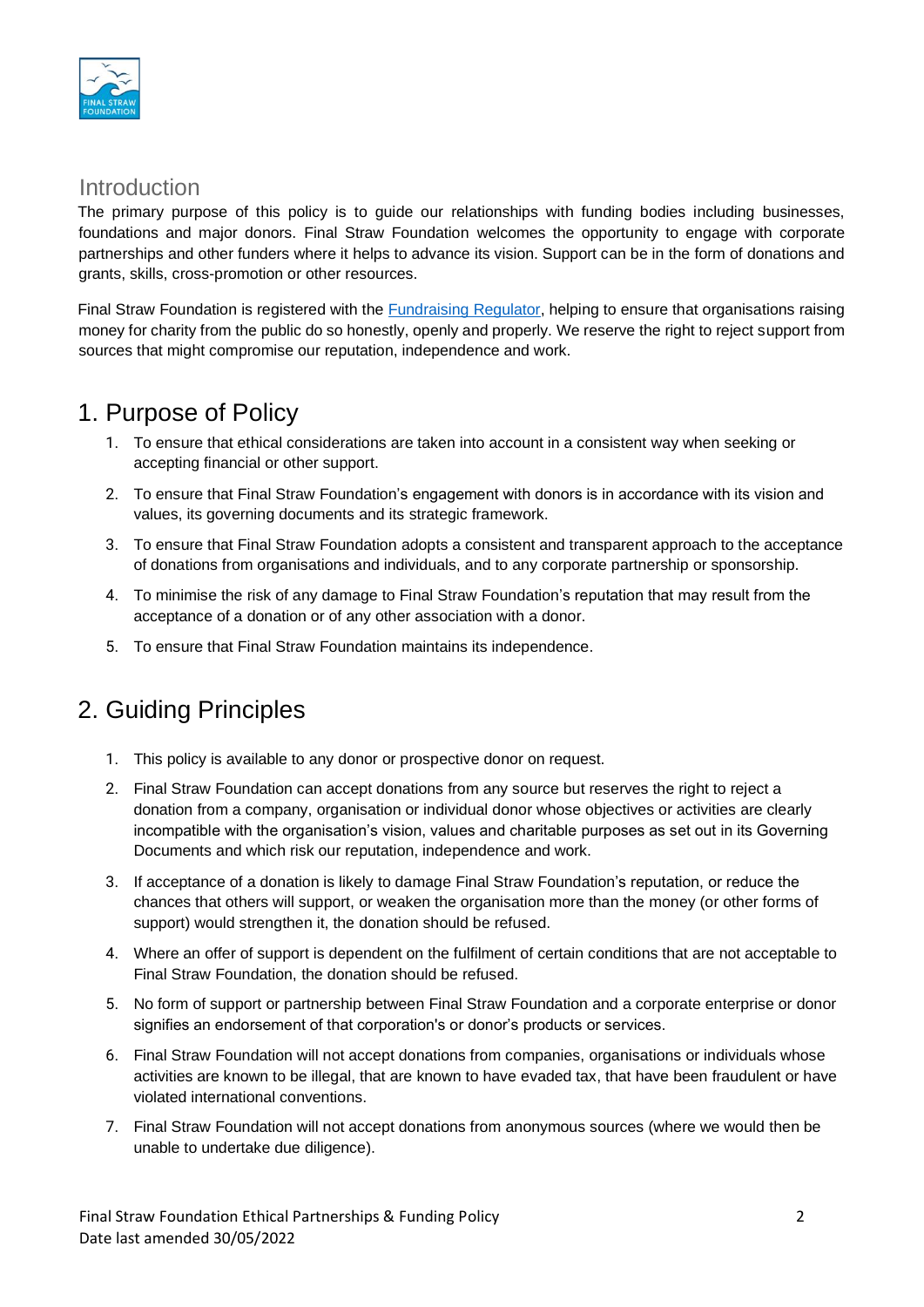

- 8. The policy applies to all corporate donations, partnerships and sponsorships with Final Straw Foundation of any type and of whatever size (including money, gifts in kind, matched funding, time or publicity) and from any source (individual or organisation) whether directly solicited or not. For individual donors the policy applies to donations over £5,000 (and where organisational capacity allows).
- 9. Scrutiny of donors is generally applied to the first donation from any source and should be reapplied every two years. It should also be reapplied when there is reason to believe that there is a change in the status, objectives or activities of the donor. If the organisation in question is a subsidiary of a conglomerate, the policies and practices of the wider group should also be considered.
- 10. The due diligence process will consider if the company or donor has engaged in any of the activities that would prohibit a relationship with Final Straw Foundation within the last ten years.
- 11. We reserve the right to terminate a partnership for reasons including actual or potential reputational damage, breach of an agreement, legal noncompliance, misuse of our logo or name.
- 12. Authority for accepting or refusing donations is delegated by the trustee board to staff as detailed in the approval process below, respecting all additional existing policies or requirements for raising funds. Ultimate responsibility for decisions that are taken in accordance with this policy lies with the Final Straw Foundation's trustee board.
- 13. In implementing this policy, Final Straw Foundation staff and trustee board must not allow individual or collective personal, political or commercial interests, nor personal views on political or ethical issues, which are not directly related to the interests of Final Straw Foundation, to affect their judgement and to be aware that the refusal of a donation in such circumstances might be legally challenged. (Further guidance on trustees' responsibilities in accepting or refusing donations can be found in Fundraising Regulator's "Code of Fundraising Practice").

### 3. Due diligence and decision-making process

All Final Straw Foundation staff and trustees have a responsibility to be aware and have a thorough understanding of the ethical issues referred to in this policy. Initial due diligence and risk assessment of funding partnerships is delegated to the head of fundraising with support from the chief executive and the chair. In any case where the answer to questions 3, 5 and 6 in the screening process is YES or MAYBE, the head of fundraising will make a recommendation to the Chief Executive and/or the Leadership Team for a decision. Ethical issues for consideration by all staff and trustees are listed in Appendix A. All significant donations (over £50,000) will be referred to the Chief Executive and/or Chair.

In the event that a decision is made to refuse a donation, partnership or an approach from a company, organisation or individual, the Trustee board must be informed. A record of all accepted and rejected donations must be recorded for two years.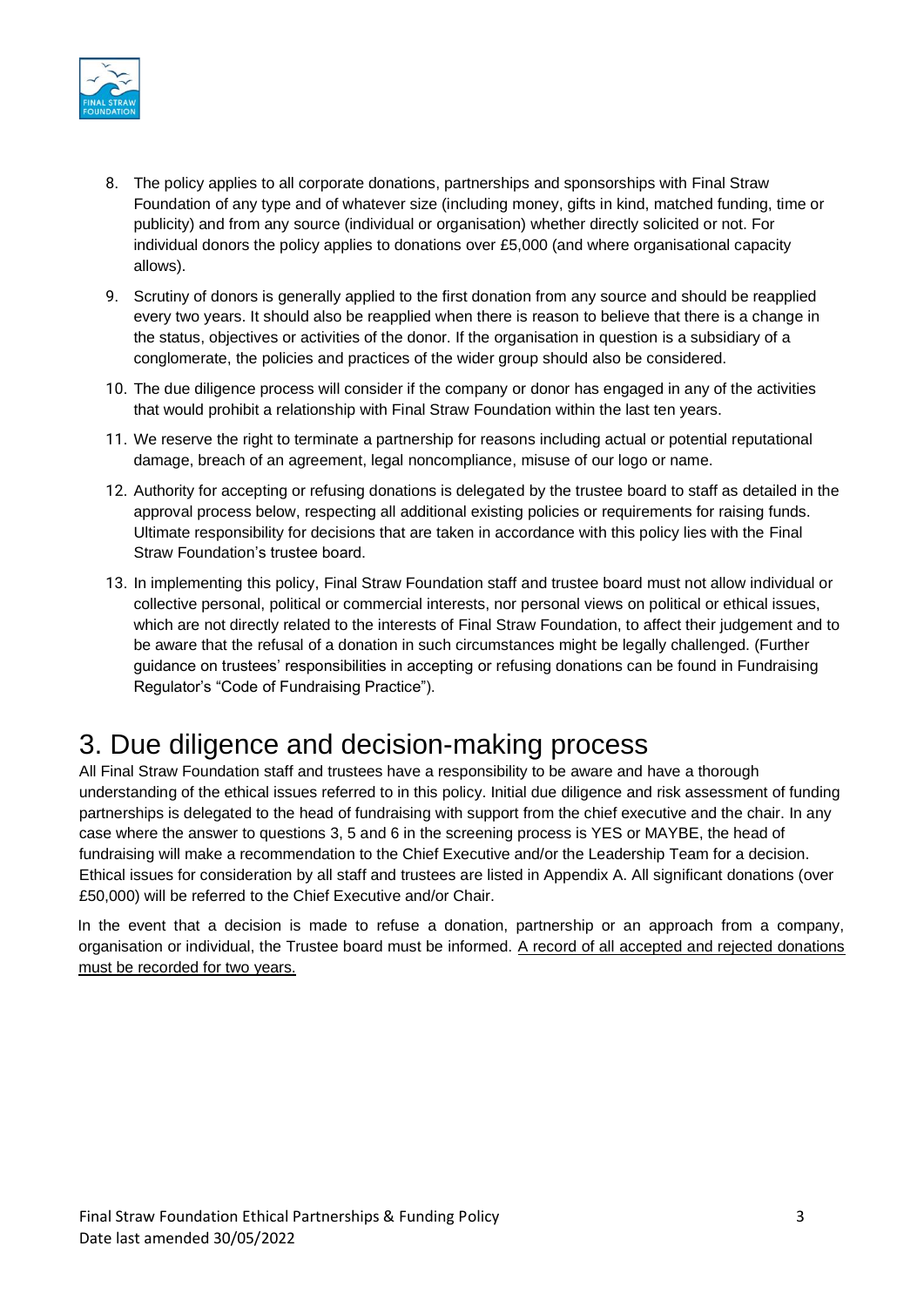

#### **Approval process:**

| Question       |                                                                                                                                                                                                                                                                                                                                                                                                                                                                                                                                                                                                                                                                                                                                                                                                                                                                                                                                                                                                                                                       | <b>Action required</b>                                                                                                                                                                                                                                                    |
|----------------|-------------------------------------------------------------------------------------------------------------------------------------------------------------------------------------------------------------------------------------------------------------------------------------------------------------------------------------------------------------------------------------------------------------------------------------------------------------------------------------------------------------------------------------------------------------------------------------------------------------------------------------------------------------------------------------------------------------------------------------------------------------------------------------------------------------------------------------------------------------------------------------------------------------------------------------------------------------------------------------------------------------------------------------------------------|---------------------------------------------------------------------------------------------------------------------------------------------------------------------------------------------------------------------------------------------------------------------------|
| $\mathbf{1}$   | <b>Illegal activity</b><br>Is there any reason to believe that the<br>donor/partner is involved in illegal activities?                                                                                                                                                                                                                                                                                                                                                                                                                                                                                                                                                                                                                                                                                                                                                                                                                                                                                                                                | If YES refuse.<br>If NO proceed to Q2 for individual donors, and<br>Q3 for company donations                                                                                                                                                                              |
| 2.1            | Gift level (for individual donors only)<br>Is the gift below £5,000 and from an individual<br>donor?                                                                                                                                                                                                                                                                                                                                                                                                                                                                                                                                                                                                                                                                                                                                                                                                                                                                                                                                                  | If YES, accept<br>If NO proceed to Q3                                                                                                                                                                                                                                     |
| 2.2            | Gift level for all corporate donations, and for<br>individual donations £5k-50k)<br>Is the gift from a corporate prospect (at any gift<br>level) or from an individual giving between £5k-<br>£50,000?                                                                                                                                                                                                                                                                                                                                                                                                                                                                                                                                                                                                                                                                                                                                                                                                                                                | If NO proceed to Q2.3<br>If YES proceed to Q3                                                                                                                                                                                                                             |
| 2.3            | Gift level (for all donation sources)<br>Is the gift above £50,000?                                                                                                                                                                                                                                                                                                                                                                                                                                                                                                                                                                                                                                                                                                                                                                                                                                                                                                                                                                                   | If YES, refer to the Chief Executive and/or<br>Chair with recommendation to accept/refuse<br>based on due diligence                                                                                                                                                       |
| $\mathfrak{S}$ | Ethical issues that are directly related to<br><b>Final Straw Foundation's vision and</b><br>charitable purposes<br>Is there any evidence that the donor's current<br>activities, investments or policies are, or will be<br>in the future, harmful to the land and/or marine<br>environment in or outside the UK within the past<br>ten years? (refer to due diligence checklist in<br>Appendix A)<br>These include companies involved in:<br>Negative impact on biodiversity (land or<br>$\bullet$<br>marine), directly or indirectly<br>Gas, oil or mineral extraction, processing &<br>$\bullet$<br>distribution (including oil/tar sands, oil & gas<br>shales, hydraulic fracturing)<br>Any net reduction on natural climate<br>$\bullet$<br>solutions<br>Use of products or processes which lead to<br>$\bullet$<br>natural habitat destruction (eg palm oil)<br>Developments on land or sea which hold<br>environmental designations<br>Any industry contributing to the net loss of<br>habitats, species or contributing to climate<br>change | If YES or MAYBE, the decision on whether or<br>not to accept or refuse a donation should be<br>referred to the Chief Executive and<br>Leadership Team. If the decision is likely to<br>be controversial, the Trustee board needs<br>to be consulted. If NO proceed to Q4. |
| 4              | Employee initiated fundraising activity Is the<br>company passing on donation(s) from one or<br>more individuals (e.g. as a result of a<br>fundraising initiative by the company's staff or<br>as an 'in memoriam' gift) and does not include a<br>contribution from the company?                                                                                                                                                                                                                                                                                                                                                                                                                                                                                                                                                                                                                                                                                                                                                                     | If YES accept.<br>If NO proceed to Q5.                                                                                                                                                                                                                                    |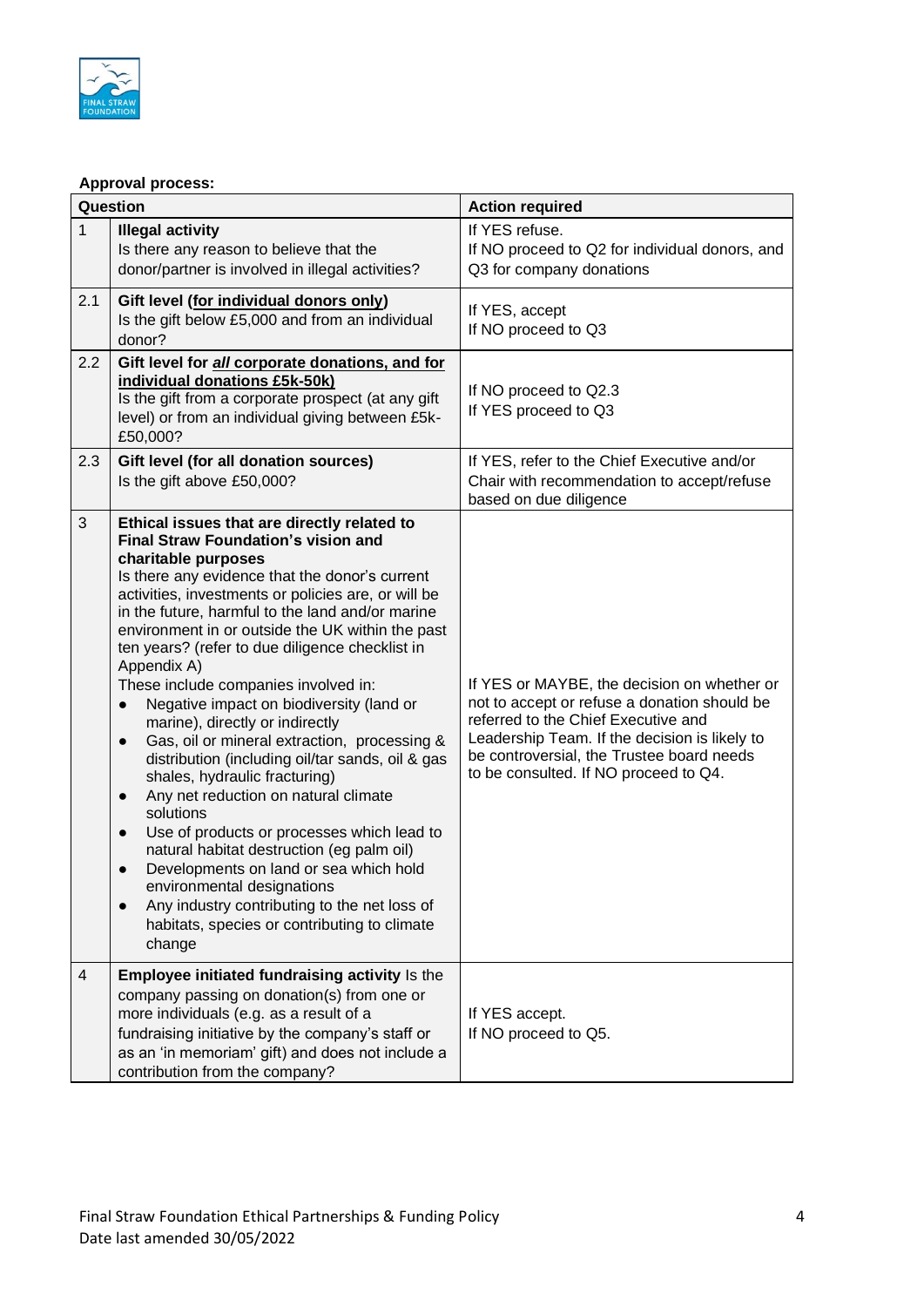

| 5 | Conflicts of interest or likely future conflicts<br>(refer to Appendix A)<br>Is the company, individual or the sector in which<br>they work the target of a Final Straw Foundation<br>policy campaign?<br>Do any activities raise concern?<br>Is there anything about the partnership that may<br>limit our independence or demand exclusivity?                                                                                                                                                                                                                                                                                                                                                                                                                                                                                                                                                                                                                                                                                                                                                                                                                                                             | If YES or MAYBE, the decision on whether<br>or not to accept or refuse a donation should<br>be referred to the Chief Executive and/or<br>Leadership Team. If the decision is likely to<br>be controversial, the trustee board needs to<br>be consulted. If NO, proceed to Q6.          |
|---|-------------------------------------------------------------------------------------------------------------------------------------------------------------------------------------------------------------------------------------------------------------------------------------------------------------------------------------------------------------------------------------------------------------------------------------------------------------------------------------------------------------------------------------------------------------------------------------------------------------------------------------------------------------------------------------------------------------------------------------------------------------------------------------------------------------------------------------------------------------------------------------------------------------------------------------------------------------------------------------------------------------------------------------------------------------------------------------------------------------------------------------------------------------------------------------------------------------|----------------------------------------------------------------------------------------------------------------------------------------------------------------------------------------------------------------------------------------------------------------------------------------|
| 6 | <b>Reputational risk</b><br>(refer to Appendix A)<br>Is public association with the<br>company/individual and/or its donation likely to<br>lead to a decline in support of Final Straw<br>Foundation and/or cause damage to its integrity<br>or professional standards and therefore its<br>reputation?<br>In particular, this will include:<br>Operations with high risk to human rights<br>$\bullet$<br>Arms manufacturing (including<br>$\bullet$<br>components), distribution or investment<br>Unethical labour practices, confirmed or<br>$\bullet$<br>alleged, eg child and/or bonded workers<br>Tobacco industry<br>$\bullet$<br>Pornography industry<br>$\bullet$<br>GM crops or livestock<br>$\bullet$<br>Tax avoidance through offshore companies<br>$\bullet$<br>Animal testing for non-medical products eg<br>$\bullet$<br>cosmetics or cleaning products<br>Products or ingredients derived from<br>animals or harmful to animals for non-food<br>products eg fur, pest control,<br>Support to oppressive political regimes or in<br>support of governments with clear abuse of<br>human rights.<br>Non-compliance with required legislation,<br>including GDPR, PECR, DPA & Modern<br>Slavery | If YES or MAYBE, the decision on whether or<br>not to accept or refuse a donation should be<br>referred to the Chief Executive and/or<br>Leadership Team. If the decision is likely to<br>be controversial, the trustee board needs to<br>be consulted.<br>If NO, accept the donation. |